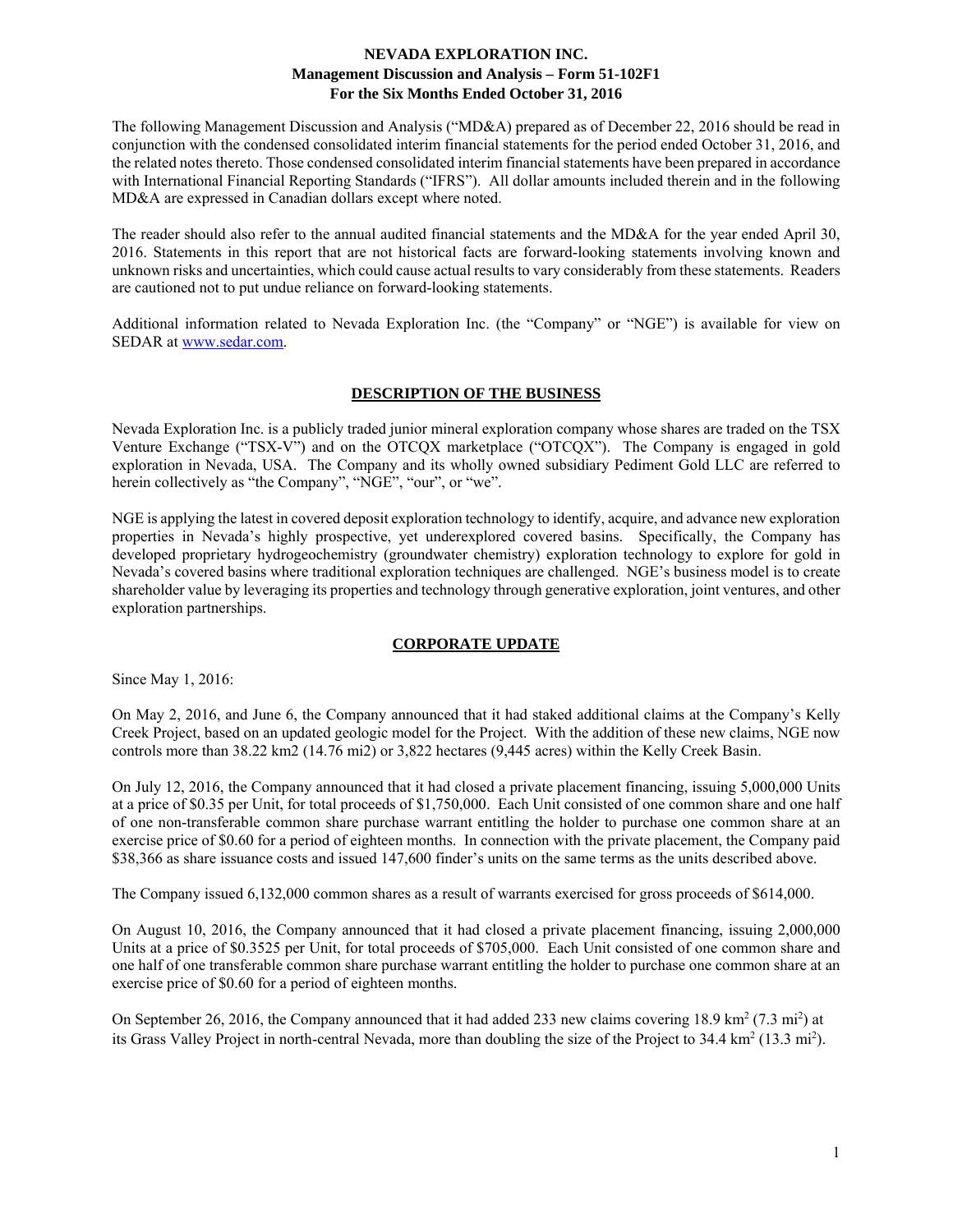# **LAND ACQUISITION AND MAINTENANCE**

On an ongoing basis, the Company evaluates the holding costs and results to date at each of its properties and periodically adjusts its land holdings to ensure that the Company focuses its resources on land with the highest exploration potential.

As of December 22, 2016, NGE directly holds 875 unpatented mining claims and other mineral interests in the following properties through its wholly owned US subsidiary Pediment Gold LLC:

| <b>Project</b>            | <b>NGE Claims</b> |                              | OTHER*                   | <b>Total</b> |
|---------------------------|-------------------|------------------------------|--------------------------|--------------|
|                           | <b>Claims</b>     | Area $(km2)$<br>Area $(km2)$ |                          | Area $(km2)$ |
| Grass Valley (GV)         | 425               | 34.4                         | -                        | 34.4         |
| South Grass Valley (SGVA) | 264               | 22.1                         | -                        | 22.1         |
| Kelly Creek (KC)          | 180               | 21.6                         | 25.4                     | 47.0         |
| Awakening (AW)            | 6                 | 0.5                          | $\overline{\phantom{a}}$ | 0.5          |
| TOTAL                     | 875               | 78.6                         | 25.4                     | 104.0        |

\*Leased private lands and interest in claims on BLM land held by third parties.

# **EXPLORATION RISK MANAGEMENT STRATEGY**

NGE manages exploration risk by focusing exploration resources in specific, planned stages on each property. If the results from one stage are positive, then NGE allocates funds to the next stage. If at any stage, results are negative, NGE drops the property from further consideration. NGE's staged exploration strategy assures that properties showing positive results move aggressively through the exploration pipeline.

NGE's exploration stages include:

- − Regional reconnaissance using the most recent understanding of gold deposit formation and our collective exploration experience to project range-front geology into adjacent, shallowly covered areas.
- − Hydrogeochemistry: NGE then uses its proprietary hydroprobe sampling technology to collect systematic hydrogeochemistry samples across areas already shown to be prospective based on samples collected from existing springs and wells. NGE uses the data to develop a computerized hydrogeochemistry model of each target.
- − Acquisition: NGE acquires the mineral rights covering prospective targets showing large areas of highly anomalous hydrogeochemistry. If a target of exploration interest is on BLM land that is open to location (available), NGE locates mineral claims. If a target lies on private land, NGE completes a title review to determine mineral title ownership, and then endeavours to negotiate an agreement with the owner.
- − Surface Geochemistry: NGE may complete detailed soil, vegetation, and/or soil gas sampling across areas demonstrating prospective hydrogeochemistry to detect the possible vertical migration of gold and trace-elements from the underlying bedrock into the soils above. The use of surface geochemistry allows NGE to confirm the presences of anomalous levels of gold and other trace elements in a secondary medium in addition to in the groundwater.
- Gravity Geophysics: NGE uses detailed gravity geophysics to provide valuable information about the depth to bedrock across a property. Gravity data can suggest areas of strong changes in the relief or composition of the underlying bedrock, which can be indicative of underlying fault zones and alteration that often control the location of gold mineralization.
- − Air Magnetics: NGE uses detailed air magnetic geophysics to provide information on the locations and types of rocks, fault zones, and hydrothermal alteration that generally accompany large gold deposits.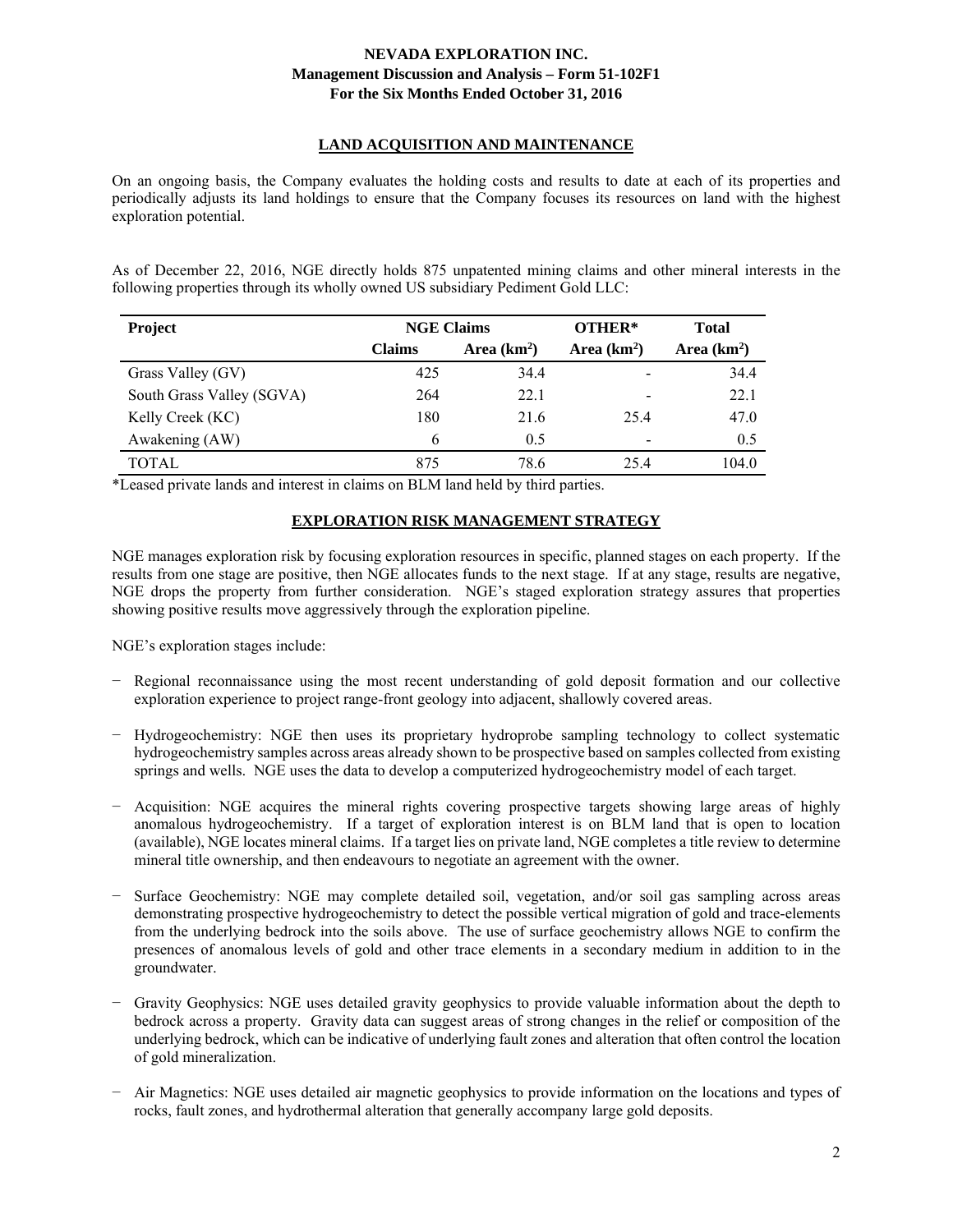− Seismic Geophysics: NGE uses seismic geophysics, where appropriate, to identify deep-seated, steeply-dipping fault zones that can be projected into the near surface environment. Major, high-angle structures are important since they provide a potential conduit or 'plumbing' system for potential gold-bearing, hydrothermal fluids to access near-surface areas and deposit gold.

Drilling: where properties successfully pass through the above exploration stages, NGE uses drilling to test for: (1) shallow bedrock (< 1,000ft beneath the surface); (2) structures or faults in bedrock that may source potential mineralization; (3) bedrock that has been altered by hydrothermal fluids; (4) anomalous concentrations of gold and associated trace-elements in bedrock; and (5) sufficiently sized target to reasonably contain an economic resource. NGE evaluates drilling results based on these criteria to determine whether or not to continue to maintain each property and commit further exploration expenditures towards them.

## **MINERAL EXPLORATION PROPERTIES**

### *Grass Valley (GV)*

The Grass Valley Project is located 90 km (55 miles) southwest of Carlin in Lander County, Nevada, along the western side of Grass Valley, approximately 16 kilometres (10 mi) south of Barrick Gold Corp.'s Cortez Pipeline property, one of the world's largest and lowest cost gold mines. The Company has a  $100\%$  interest in 425 claims  $(34.4 \text{ km}^2)$  at Grass Valley.

The Grass Valley project was identified and acquired in 2012 as a result of a hydrogeochemistry sampling program completed as part of a generative Exploration Agreement with McEwen Mining Inc. For the first two years of the project McEwen Mining Inc. controlled the project and advanced it by: collecting rock, soil, and vegetation geochemistry samples; mapping the exposed range front geology in the context of the regionally important structural controls; completing a detailed gravity geophysics survey; acquiring and reprocessing historic seismic geophysical data; and drilling one stratigraphic test drill hole.

The combined exploration dataset has confirmed that this Project represents a compelling new gold exploration target with significant upside in a region of Nevada known for large, world class gold deposits.

In 2014, McEwen Mining Inc. elected to withdraw from the Exploration Agreement, and NGE now holds a 100% interest in the Project.

### *South Grass Valley (SGV)*

The South Grass Valley Project is located in Lander County, north-central Nevada, approximately 50 kilometres (32 miles) south southwest of Barrick Gold Corp.'s Cortez Pipeline property. The Company has a 100% interest in 264 claims  $(22.1 \text{ km}^2)$  at South Grass Valley.

# *Kelly Creek (KC)*

The Kelly Creek Project is located in Humboldt County, Nevada, in the prolific Kelly Creek Basin, between multimillion-ounce gold deposits on the north (Twin Creeks, Getchell, Turquoise Ridge and Pinson) and south (Lone Tree, Marigold, Converse, Trenton Canyon and Copper Canyon).

The Company's has combined its former Hot Pot Project into its Kelly Creek Project, the combination of which is now together referred to as the Kelly Creek Project, which includes:  $180$  (April 30,  $2016 - 76$ ) unpatented mining claims held directly by the company, covering approximately  $21.6 \text{ km}^2$  (April 30,  $2016 - 5.3 \text{ km}^2$ ); 209 (April 30, 2016 – 209) unpatented mining claims leased by the Company from Genesis Gold Corporation through a Mining Lease and Option to Purchase Agreement (the "Genesis Agreement"), covering approximately 16.6 km<sup>2</sup> (April 30,  $2016 - 16.6$  km<sup>2</sup>); and approximately 8.8 km<sup>2</sup> (April 30, 2016 - 8.8 km<sup>2</sup>) of private land leased by the Company under a Mining Lease Agreement (the "Hot Pot Lease").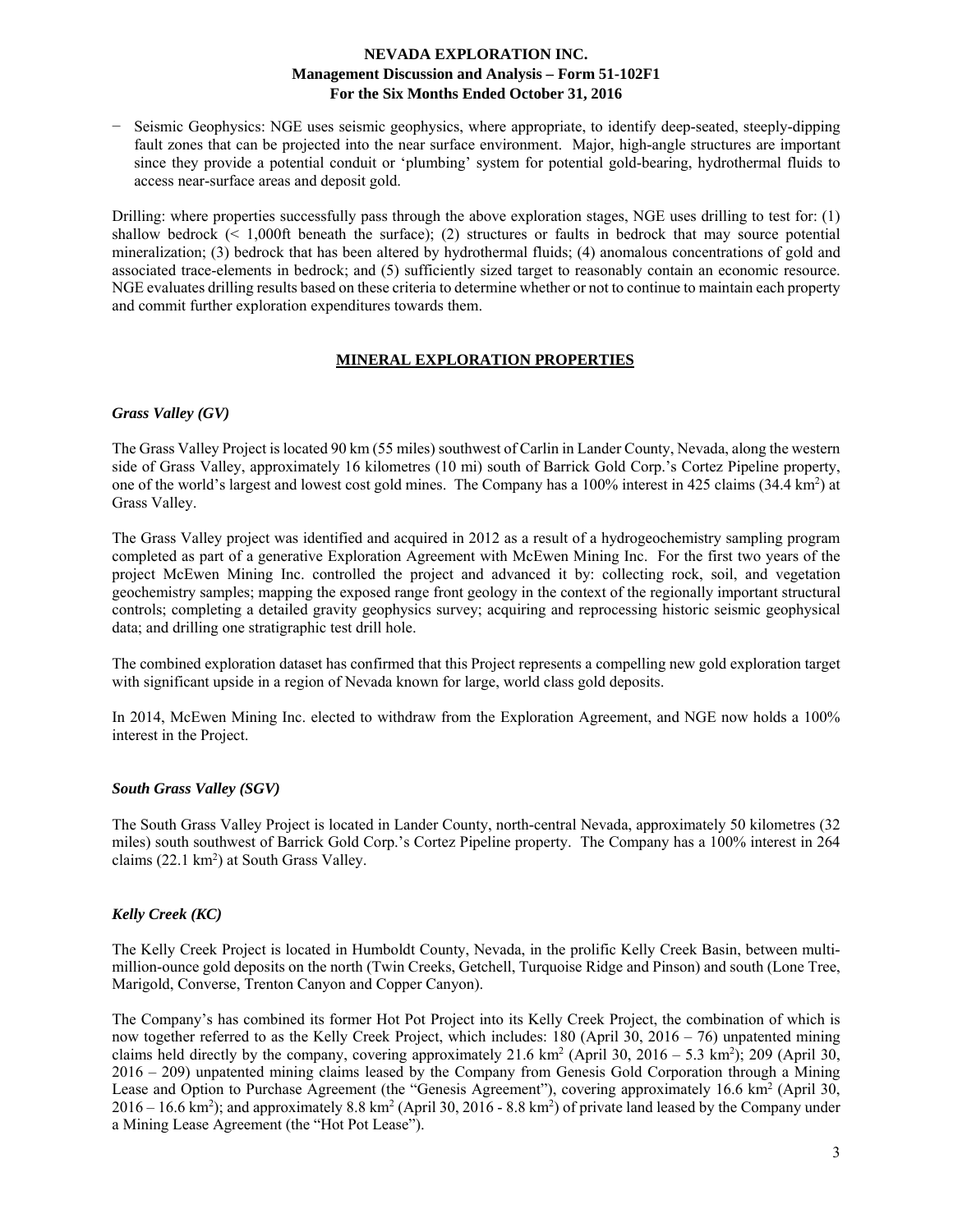The Kelly Creek Basin is located along the Battle Mountain – Eureka Gold Trend, and is bounded by multi-millionounce gold deposits to the north (Twin Creeks, Getchell, Turquoise Ridge, and Pinson) and south (Lone Tree, Marigold, Trenton Canyon, Converse, Buffalo Valley, Copper Basin, and Phoenix) - together representing more than 70 million ounces of gold along the periphery of the Basin. Despite its close proximity to world-class mineralization, the interior of the Kelly Creek Basin has seen limited systematic exploration activity to date because its bedrock is largely covered by syn- to post-mineral volcanic units and post-mineral alluvium.

Recognizing the potential to find significant gold mineralization within the Kelly Creek Basin, dozens of major and junior explorers have spent tens of millions of dollars to follow the prospective geology seen in and proximal to the exposed bedrock in the surrounding mountain ranges beneath the sands and gravels covering the Basin. Within the areas controlled by NGE, this activity has included: Santa Fe Pacific completing wide-spaced bedrock mapping drilling in the 1990s; BHP completing an extensive soil auger geochemistry program through the late 1990s; and Placer Dome completing a reconnaissance-scale reverse circulation program in the early 2000s. Other companies that either now hold or have held claims in the immediate area include Newmont, Barrick, AngloGold, Hemlo, Homestake, and Kennecott. The efforts of each company have added valuable information about the geology of the Basin; however, without a cost effective tool to conduct basin-scale exploration beneath the valley cover, the exploration programs to date in the Kelly Creek Basin have predominantly consisted of unsystematic and uncoordinated efforts focused on relatively small areas.

NGE has developed its groundwater chemistry exploration technology specifically to complete large-scale exploration for gold in Nevada`s covered basins. NGE is now using this technology to map the elevated concentrations of gold in groundwater along the major structural corridor beneath the Kelly Creek Basin that connects the multi-millionounce gold deposits to the north and to the south.

Since establishing its initial holdings in the Kelly Creek Basin, NGE and its exploration partners have completed major work programs, building a comprehensive exploration dataset to understand the geology beneath the Basin. This exploration dataset now includes:

- 1,000 km2 (390 mi2) regional magnetic geophysical survey data;
- 670 km2 (260 mi2) detailed air magnetic geophysical survey data;
- $\bullet$  1,000 km2 (390 mi2) regional gravity geophysical survey data;
- 100 km2 (40 mi2) detailed gravity geophysical survey data;
- 33 line-km (21 line-mi) of CSAMT geophysical survey data;
- 49 line-km (30 line-mi) 3D reflection seismic survey lines; and
- A drilling database containing 31 drill holes from NGE and its exploration partners, plus 114 historic drill holes, representing more than 29,000 metres (95,000 feet) of drilling, including assay results for more than 5,000 drill intervals representing more than 10,000 metres (32,000 feet) of drill assay data.

With this unparalleled exploration dataset for the Kelly Creek Basin, NGE is applying the latest in 3D modelling software to build a comprehensive geologic model focused on the central portion of the Basin where NGE has demonstrated the presence of high levels of gold in the groundwater associated with the structural trend connecting the major gold mineralization to the north and south.

### *Awakening (AW)*

The Awakening Project is located in Humboldt County, Nevada, approximately 50km north-northwest of Winnemucca, Nevada, and directly north of the Sleeper Gold Mine. The Company has a 100% interest in 6 claims  $(0.5 \text{ km}^2)$  at Awakening.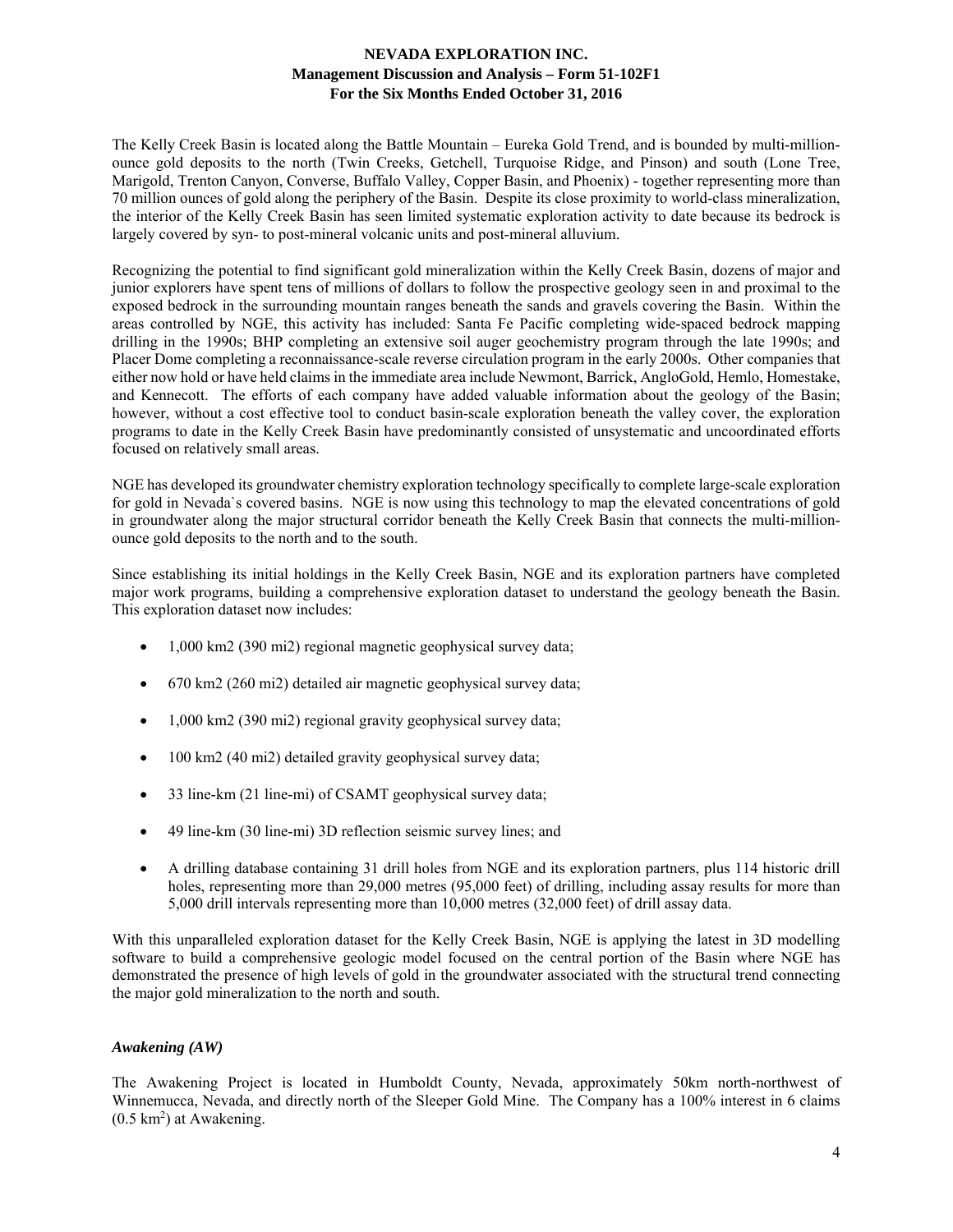NGE's management believes that the results of NGE's integrated exploration program at Awakening have delineated a focused pediment target along a structural zone extending north from Paramount Gold & Silver Corp.'s Sleeper Gold Project.

The Awakening Project is largely covered by syn- to post-mineral volcanic units and post-mineral alluvium and as a result, has seen little historic exploration activity. Projections of favourable lithology, structure, and alteration at regional, district and property scales suggest that potentially important gold-silver mineralization may be located within economic depths beneath the cover at Awakening.

In 2007 and 2008, NGE completed a detailed hydrogeochemistry program at Awakening. The groundwater samples contained high levels of gold and other trace elements in concentrations similar to those found at the adjacent Sleeper mine. During April and June, 2008, the Company's field crews completed soil sampling programs across the property and successfully confirmed the presence of anomalous gold and gold-related trace elements.

Also in 2008, NGE acquired approximately 85km<sup>2</sup> (33mi<sup>2</sup>) of high quality gravity geophysics data and approximately 173 km<sup>2</sup> (67 m<sup>2</sup>) of air magnetic data. The gravity geophysical survey was collected to delineate depth to metasedimentary and granitic bedrock, potential thickness of preserved rhyolitic volcanic rocks, and the location and orientation of prominent lithologic offsets that might be indicative of major fault zones. The detailed air magnetic survey was completed to be used in conjunction with the gravity data to define magnetically anomalous volcanic lithologies and zones of hydrothermal and/or structural magnetite destruction that might be indicative of major fault zones and possible hydrothermal alteration.

The results of the geochemistry and geophysical programs combined to improve NGE's exploration model and demonstrated that Awakening is a compelling target. In 2008, NGE commenced a Phase I RC drilling program at the Awakening property but drilling was suspended due to drilling difficulties.

On June 4, 2010, Northgate Minerals Corp. ("Northgate") (TSX: NGX, NYSE Amex: NXG) and NGE announced the completion and execution of an Exploration and Option to Enter Joint Venture Agreement ("Awakening Agreement") on NGE's Awakening Gold Project ("Awakening Property"), in Humboldt County, Nevada. The Awakening Agreement granted Northgate the option to earn an initial 51% interest in the Awakening Property by spending USD\$4,100,000 in exploration and making additional cash payments totaling USD\$436,000 over five years. If Northgate completed the initial 51% earn-in, it had the option to earn an additional 14%, for a total of 65%, by completing a feasibility report on the Awakening Property.

During 2011, Northgate completed a seven hole core drilling program totalling 2,194 metres (7,198 feet). In January, 2011, Northgate was acquired by AuRico Gold Inc. ("AuRico"). AuRico indicated to NGE that Northgate's drilling results at Awakening were not encouraging enough to warrant AuRico's continuation of the Awakening Agreement, and during the year ended April 30, 2012, AuRico elected to terminate the Awakening Agreement. AuRico retains no interest in the project.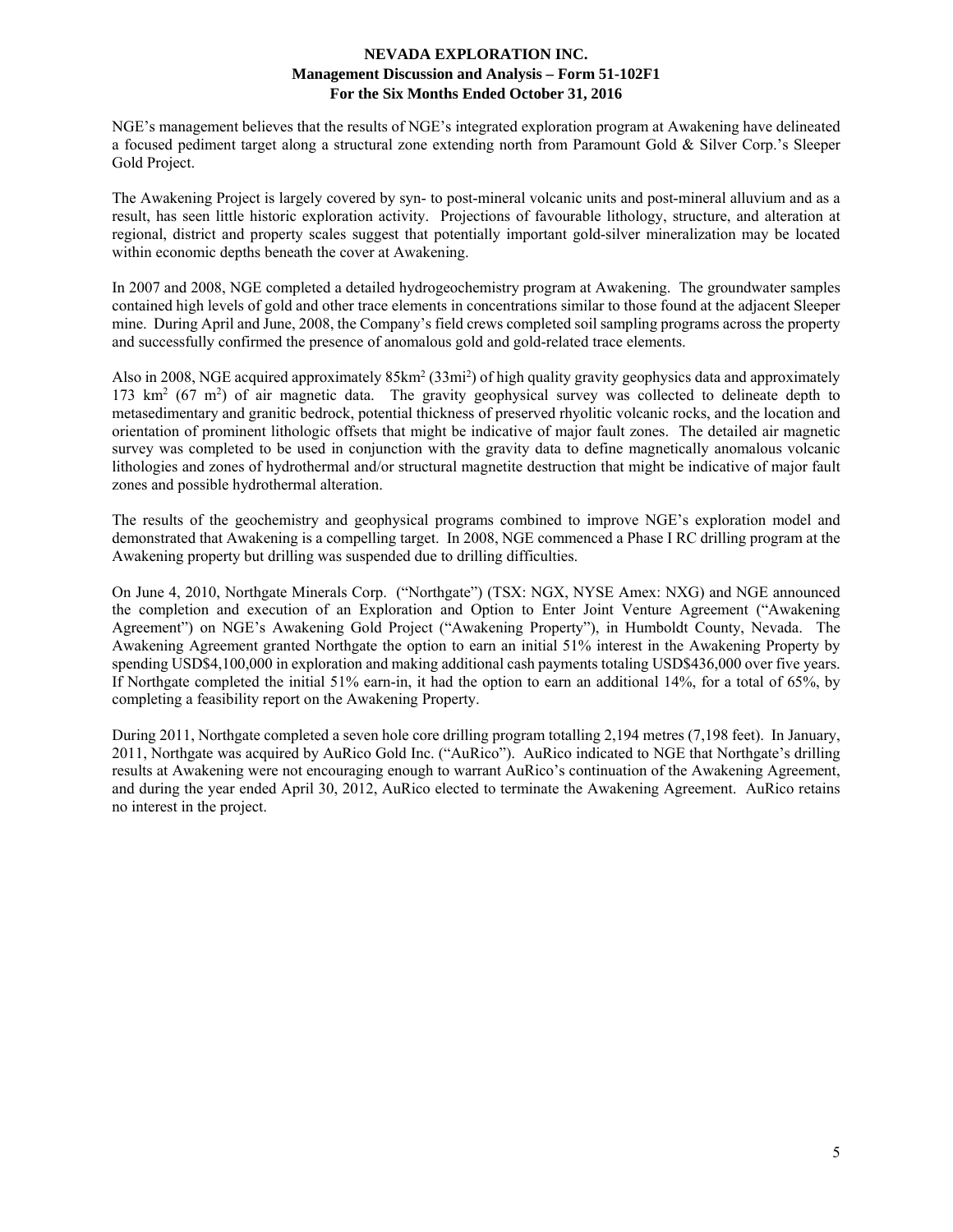### **Summary of expenditures by property:**

|                           | 2016          | 2015          |
|---------------------------|---------------|---------------|
| <b>Grass Valley</b>       | 140,679       | 60,340        |
| <b>South Grass Valley</b> | 209,549       | 6,972         |
| <b>Kelly Creek</b>        | 161,759       | 107,005       |
| <b>Awakening</b>          | 7,497         | 1,312         |
| <b>Hot Pot</b>            |               | 26,309        |
|                           | \$<br>519,484 | \$<br>201,938 |

Resource properties expenditures for the period ended October 31,

## **RESULTS OF OPERATIONS**

#### *During the three-month period ended October 31, 2016:*

During the three-month period ended October 31, 2016, the Company's net losses were \$1,161,593 compared to net loss of \$312,769 for the three-month period ended October 31, 2015. The increase in net losses was primarily due to exploration and evaluation expenditures, investor relations expenses, share-based payments, and salaries.

Exploration and evaluation expenditures during the three-month period ended October 31, 2016 were \$458,610, compared to \$200,921 during the three-month period ended October 31, 2015. This is due to increased exploration activities.

Investor relations expenses during the three-month period ended October 31, 2016 were \$192,886, compared to \$40,876 during the three-month period ended October 31, 2015. This increase is a result of the Company's plan to increase its market awareness.

Salaries during the three-month period ended October 31, 2016 were \$81,898, compared to \$11,288 during the threemonth period ended October 31, 2015. This is due to increased exploration activities during the period.

Share-based payments during the three-month period ended October 31, 2016 were \$295,884, compared to \$107,970 during the three-month period ended October 31, 2015. This is a result of a higher black-scholes valuation of the options granted and vesting during the current period.

#### *During the six-month period ended October 31, 2016:*

During the six-month period ended October 31, 2016, the Company's net losses were \$1,472,449 compared to net loss of \$400,111 for the six-month period ended October 31, 2015. The increase in net losses was primarily due to exploration and evaluation expenditures, investor relations expenses, share-based payments, and salaries.

Exploration and evaluation expenditures during the six-month period ended October 31, 2016 were \$519,484, compared to \$201,938 during the six-month period ended October 31, 2015. This is due to increased exploration activities.

Investor relations expenses during the six-month period ended October 31, 2016 were \$322,724, compared to \$41,776 during the six-month period ended October 31, 2015. This increase is a result of the Company's plan to increase its market awareness.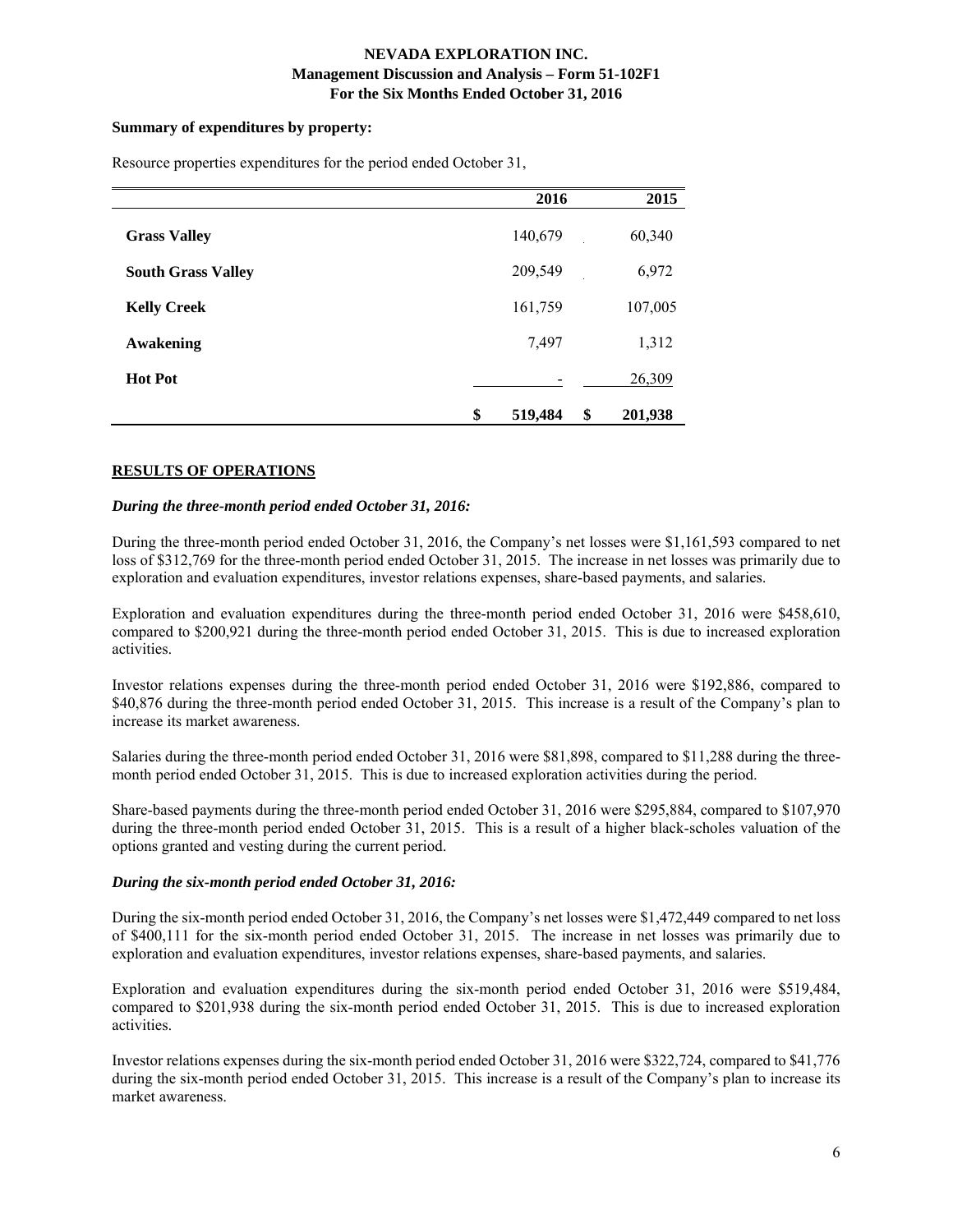Salaries during the six-month period ended October 31, 2016 were \$124,298, compared to \$37,547 during the sixmonth period ended October 31, 2015. This is due to increased exploration activities during the period.

Share-based payments during the six-month period ended October 31, 2016 were \$316,341, compared to \$107,970 during the six-month period ended October 31, 2015. This is a result of a higher black-scholes valuation of the options granted and vesting during the current period.

### *Selected Annual Information*

The following table provides a brief summary of the Company's financial operations. For more detailed information, refer to the financial statements.

|                                  |   | Year Ended<br>April 30,<br>2016 | Year Ended<br>April 30,<br>2015 | Year Ended<br>April 30,<br>2014 |
|----------------------------------|---|---------------------------------|---------------------------------|---------------------------------|
| Net loss                         | S | (1,200,812)                     | $(419,859)$ \$                  | (1,085,978)                     |
| Basic and diluted loss per share |   | (0.05)                          | (0.03)                          | (0.08)                          |
| Total assets                     |   | 202,897                         | 214,910                         | 278,051                         |
| Total long-term liabilities      |   | 18,631                          | 28,855                          | 35,870                          |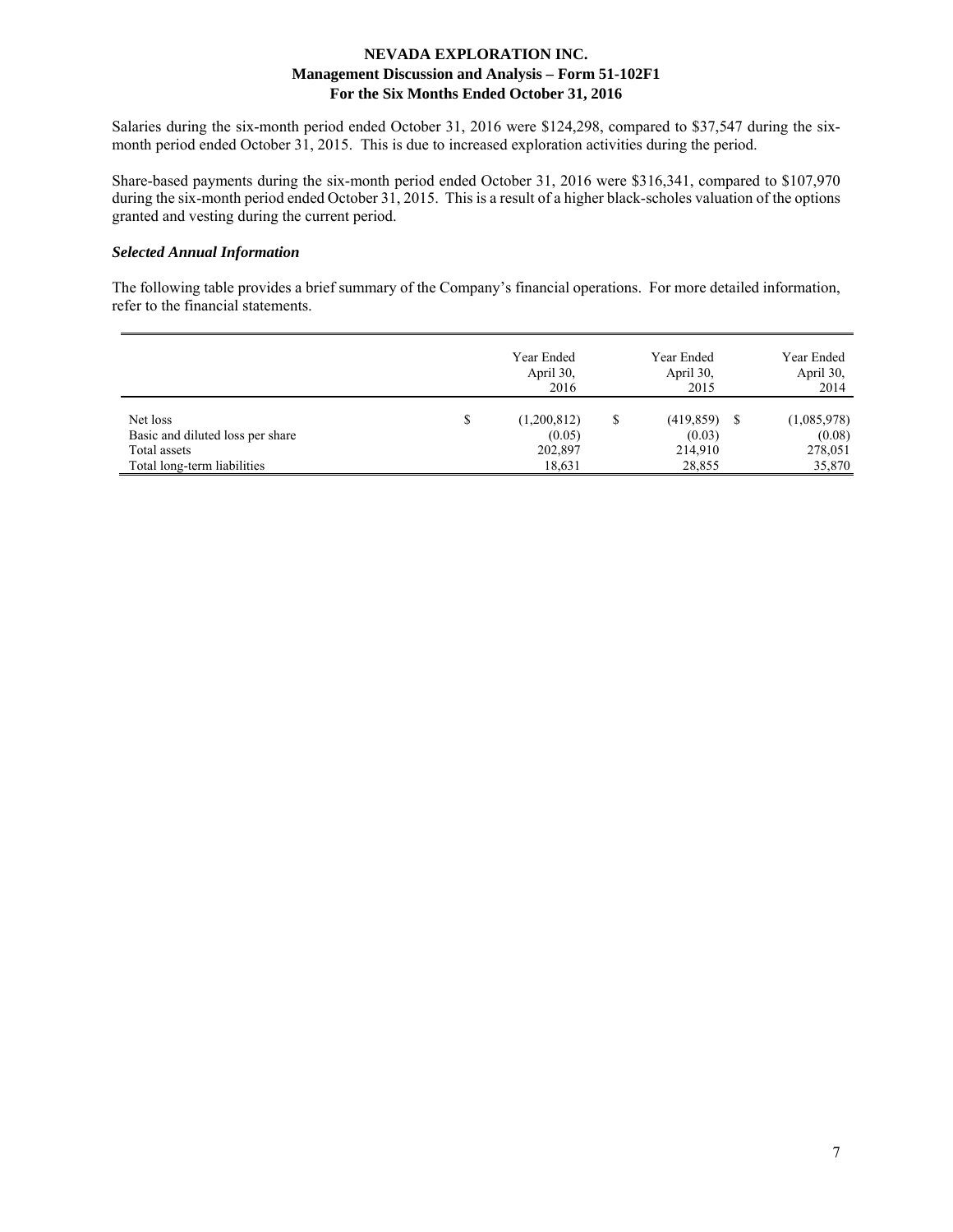*Summary of Quarterly Results* 

|                                                                                                        | Three Month<br>Period Ended<br>October 31,<br>2016                 |    | Three Month<br>Period Ended<br>July 31,<br>2016             |   | Three Month<br>Period Ended<br>April 30,<br>2016       |          | Three Month<br>Period Ended<br>January 31,<br>2016  |
|--------------------------------------------------------------------------------------------------------|--------------------------------------------------------------------|----|-------------------------------------------------------------|---|--------------------------------------------------------|----------|-----------------------------------------------------|
| Total assets<br>Working capital (deficiency)<br>Equity<br>Net income (loss)<br>Income (loss) per share | \$<br>2,078,220<br>1,433,932<br>1,906,217<br>(1,161,593)<br>(0.03) | -S | 2,167,689<br>1,677,698<br>1,972,889<br>(310, 856)<br>(0.01) | S | 202,897<br>(32, 400)<br>40,442<br>(301, 842)<br>(0.01) | <b>S</b> | 244,055<br>37,566<br>96,678<br>(498, 859)<br>(0.02) |

### **ASSETS & LIABILITIES**

Deposits for land reclamation also add to the Company's asset base. Those deposits as at October 31, 2016 are \$42,250 (April 30, 2016 - \$45,281). These deposits (bonds) are required by the U.S Bureau of Land Management (BLM) and US Forest Service (USFS) to ensure that reclamation and clean-up work on the Company's properties will be completed to the satisfaction of the BLM and the USFS.

# **LIQUIDITY AND CAPITAL RESOURCES**

### *Liquidity*

The Company has financed its operations primarily through the issuance of common shares. The Company continues to seek capital through various means including the issuance of equity and/or debt.

Net cash used in operating activities for the period ended October 31, 2016 was \$1,295,645 compared to cash used of \$520,670 during the period ended October 31, 2015 and consists primarily of the operating loss, changes in non-cash working capital items, and payment of prepaid investor relation fees.

Net cash used by investing activities for the period ended October 31, 2016 was \$396,880 compared to \$nil used during the year ended October 31, 2015, and consists primarily of the acquisition of exploration equipment in the current period.

Net cash provided by financing activities for the period ended October 31, 2016 was \$3,003,532 compared to \$636,614 provided during the period ended October 31, 2015. The difference is primarily attributable to proceeds from two private placements received of \$2,455,000 and \$614,000 of warrants exercised during the period ended October 31, 2016.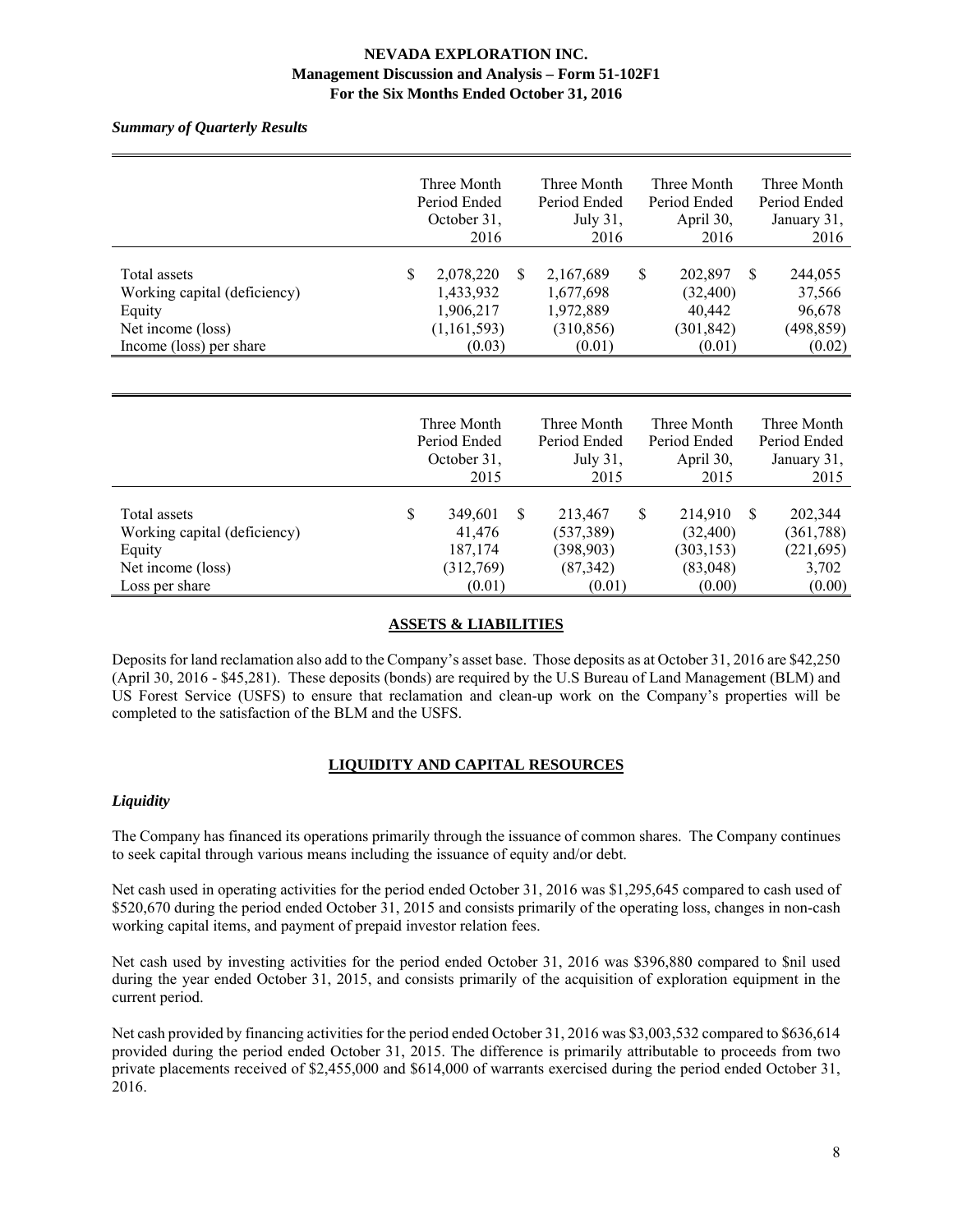#### *Capital Resources*

As of October 31, 2016, the Company has a finance lease obligation for a leased vehicle of \$26,848 (US - \$20,027), with blended monthly payments of principal and interest, bearing interest at a rate of 2.90% per annum. The total of principal repayments of the finance lease obligations that are due within the next one year is \$12,341, and the remaining portion for \$13,681 is due between fiscal year 2018 to 2019.

#### *Commitment*

The Company has the following commitments:

- Office lease expiring December 31, 2016. As at October 31, 2016, the Company is committed to \$4,587 (US \$3,420) in lease payments.
- Various commitments relating to its resource properties.

#### *Off Balance Sheet Arrangements*

As at October 31, 2016, NGE had no off balance sheet arrangements such as guaranteed contracts, contingent interests in assets transferred to an entity, derivative instrument obligations or any instruments that could trigger financing, market or credit risk to NGE.

# **RELATED PARTY TRANSACTIONS**

During the period ended October 31, 2016, the Company:

i) paid or accrued \$22,000 in professional fees to a firm in which the Chief Financial Officer of the Company is a partner.

During the period ended October 31, 2015, the Company:

- i) paid or accrued \$24,520 in professional fees to a firm in which the Chief Financial Officer of the Company is a partner.
- ii) Issued 2,500,000 common shares at a price of \$0.05 and paid \$49,976 in cash to settle a total of \$246,339 in accrued salaries with directors of the Company resulting in a gain of \$71,363.

The amounts included in accounts payable and accrued liabilities which are due to related parties are as follows:

|                                                                                                               | October 31.<br>2016 | April 30,<br>2016 |
|---------------------------------------------------------------------------------------------------------------|---------------------|-------------------|
| Due to a firm of which the Chief Financial Officer is a partner<br>Due to management of the Company (Note 15) | 26,435              | 26,225<br>2,000   |
|                                                                                                               | 26.435              | 28,225            |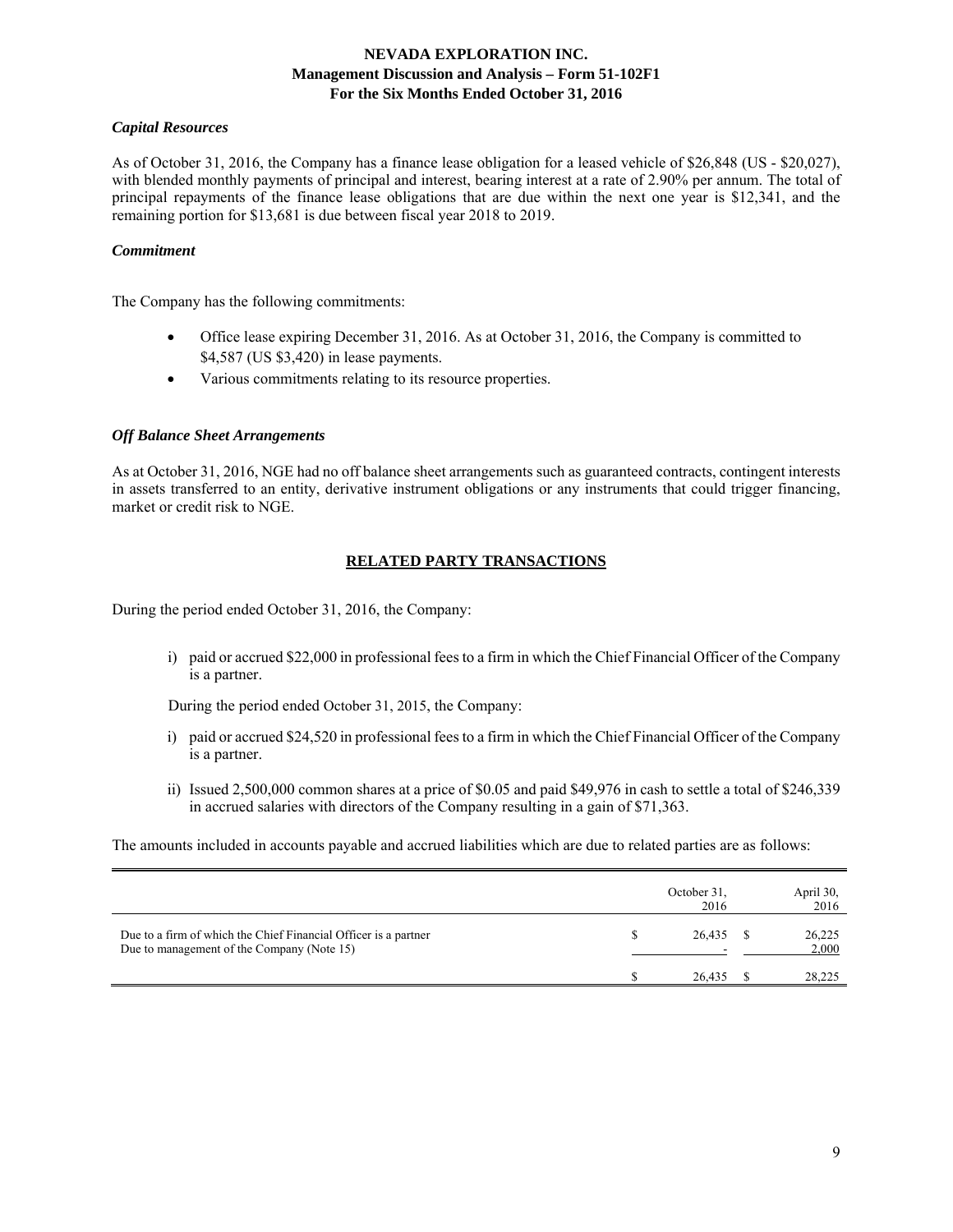#### **KEY MANAGEMENT COMPENSATION**

Remuneration of key management of the Company is as follows:

|                                      |         | Six months<br>Ended<br>October 31,<br>2016 | Six months<br>Ended<br>October 31,<br>2015<br>124,298<br>37,547<br>-S<br>116,752 |        |  |  |  |
|--------------------------------------|---------|--------------------------------------------|----------------------------------------------------------------------------------|--------|--|--|--|
| Salaries<br>Share-based compensation | \$<br>S | 241,050                                    | -S                                                                               | 37,547 |  |  |  |

The amount included in accounts payable and accrued liabilities which is due to key management personnel is as follows:

|                                 | October 31,<br>2016 |                |       |
|---------------------------------|---------------------|----------------|-------|
| Due to key management personnel |                     | $\blacksquare$ | 2,000 |

# **DISCLOSURE OF OUTSTANDING SHARE DATA**

As at December 22, 2016, the Company has 47,366,351 common shares issued and outstanding and has the following stock options and warrants outstanding:

|                      | Number     | Exercise |                    |  |
|----------------------|------------|----------|--------------------|--|
|                      | of Options | Price    | <b>Expiry Date</b> |  |
|                      |            |          |                    |  |
| <b>Stock options</b> |            |          |                    |  |
|                      | 10,000     | 1.10     | September 25, 2017 |  |
|                      | 50,000     | 1.20     | December 4, 2017   |  |
|                      | 280,000    | 1.00     | March 2, 2019      |  |
|                      | 1,625,000  | 0.19     | October 19, 2020   |  |
|                      | 125,000    | 0.32     | December 31, 2020  |  |
|                      | 100,000    | 0.37     | April 20, 2021     |  |
|                      | 2,220,000  | 0.47     | August 2, 2026     |  |
|                      | 4,410,000  |          |                    |  |
| Warrants             |            |          |                    |  |
|                      | 283,010    | 0.50     | August 19, 2017    |  |
|                      | 5,420,000  | 0.10     | August 28, 2018    |  |
|                      | 939,150    | 0.10     | August 28, 2018    |  |
|                      | 700,000    | 0.10     | September 23, 2018 |  |
|                      | 661,500    | 0.50     | December 29, 2017  |  |
|                      | 2,573,799  | 0.60     | January 12, 2018   |  |
|                      | 1.000.000  | 0.60     | February 10, 2018  |  |
|                      | 11,579,459 |          |                    |  |
|                      |            |          |                    |  |

**Fully diluted:** 63,355,809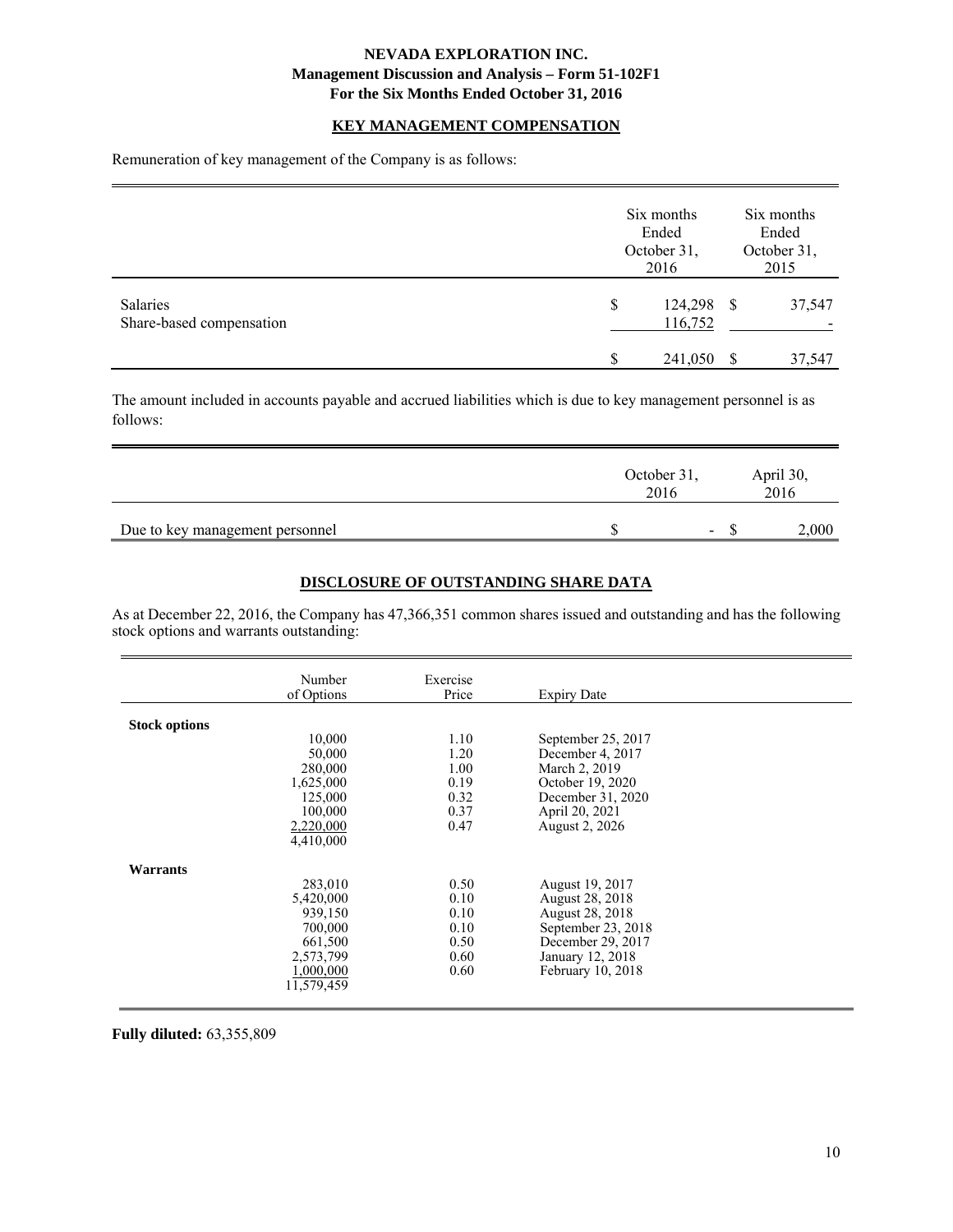### **FINANCIAL INSTRUMENTS AND FINANCIAL RISK FACTORS**

#### *Risk Management Policies*

The Company is exposed to risk due to the nature of its financial instruments. Risk management is the responsibility of management and the Company did not use derivative instruments.

### *Fair Value*

Financial instruments measured at fair value are classified into one of three levels in the fair value hierarchy according to the relative reliability of the inputs used to estimate the fair values. The three levels of the fair value hierarchy are:

Level 1 – Unadjusted quoted prices in active markets for identical assets or liabilities;

Level 2 – Inputs other than quoted prices that are observable for the asset or liability either directly or indirectly; and Level 3 – Inputs that are not based on observable market data.

Short term investments are measured at level 1 of the fair value hierarchy. The fair value of short term investments is measured at the market price of the common shares held at the measurement date. The carrying value of cash, deposits and bonds, finance lease obligations and accounts payable and accrued liabilities approximated their fair value because of the short-term nature of these instruments.

### *Financial Risk Factors*

The Company's risk exposures and the impact on the Company's financial instruments are summarized below:

#### *Credit risk*

Credit risk is the risk of loss associated with a counterparty's inability to fulfill its payment obligations. The Company's credit risk is primarily attributable to cash. Management believes that the credit risk concentration with respect to cash is remote as it maintains accounts with highly-rated financial institutions.

### *Liquidity risk*

Liquidity risk is the risk that the Company will not be able to meet its financial obligations as they fall due. The Company manages liquidity risk through the management of its capital structure and financial leverage. It also manages liquidity risk by continuously monitoring actual and projected cash flows. The Board of Directors reviews and approves the Company's operating and capital budgets, as well as any material transactions out of the normal course of business.

As at October 31, 2016, the Company had a cash balance of \$1,400,391 (April 30, 2016 - \$74,820) to settle current liabilities of \$158,322 (April 30, 2016 - \$143,824). The Company believes that there is no liquidity risk as at October 31, 2016.

### *Market risk*

Market risk is the risk of loss that may arise from changes in market factors such as interest rates, foreign exchange rates, and commodity and equity prices.

#### (a) Interest rate risk

 The Company is exposed to interest rate risk to the extent that the cash maintained at the financial institutions is subject to floating rate of interest. The interest rate risks on cash, deposits, and bonds, and on the Company's finance lease obligations are not considered significant.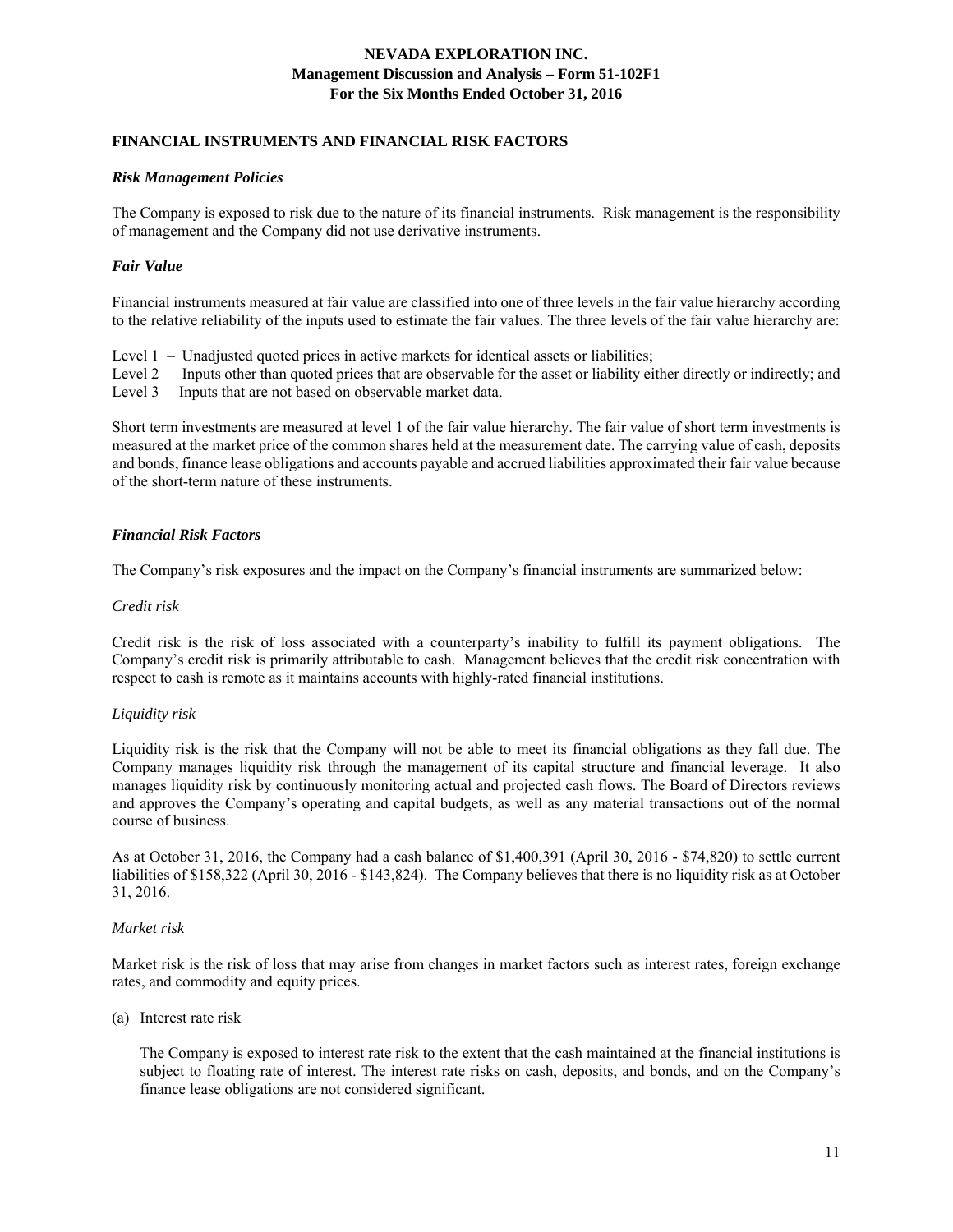#### (b) Foreign currency risk

The Company is exposed to financial risk arising from fluctuations in foreign exchange rates and the degree of volatility of these rates. A significant portion of the Company's expenses is denominated in US dollars. Consequently, certain assets, liabilities and operating expenses are exposed to currency fluctuations. The Company does not use derivative instruments to reduce its exposure to foreign currency risk. Net assets denominated in foreign currency and the Canadian dollar equivalents as at October 31, 2016 are as follows:

|                                                                                        | <b>USD</b>                                              | <b>CDN</b>                                  |
|----------------------------------------------------------------------------------------|---------------------------------------------------------|---------------------------------------------|
| Current assets<br>Non-current assets<br>Current liabilities<br>Non-current liabilities | \$<br>107,639<br>-S<br>353,789<br>(45, 818)<br>(10,201) | 144,355<br>474,466<br>(61, 447)<br>(14,681) |
|                                                                                        | \$<br>405,409<br>S                                      | 542,693                                     |

Based on the above net exposures as at October 31, 2016, and assuming all other variables remain constant, a 1% change in the value of the US dollar against the Canadian dollar would result in an increase/decrease of \$4,054 in comprehensive loss.

# **CAPITAL MANAGEMENT**

In order to maintain its capital structure, the Company, is dependent on equity funding and when necessary, raises capital through the issuance of equity instruments, primarily composed of common shares and incentive stock options. In the management of capital, the Company includes the components of equity as well as cash.

The Company prepares annual estimates of exploration expenditures and monitors actual expenditures compared to the estimates to ensure that there is sufficient capital on hand to meet ongoing obligations. The Company's investment policy is to invest any excess cash in highly liquid short-term deposits with terms of one year or less and which can be liquidated after thirty days without interest penalty. The Company currently has insufficient capital to fund its exploration programs and is reliant on completing equity financings to fund further exploration. The Company is not subject to any externally imposed capital requirements.

There were no changes in the Company's approach to capital management during the period ended October 31, 2016.

### **RISKS AND UNCERTAINTIES**

In conducting its business of mineral exploration, NGE is subject to a wide variety of known and unknown risks, uncertainties and other factors which may affect the results, performance or achievement of the Company. Such risks and factors include, among others: risks related to the actual results of current and future exploration activities; future prices for gold, silver, and other commodities; environmental risks and hazards; the Company's lack of substantial revenue; the Company's ongoing need to raise money through equity financings; increases to operating, labour, and supply costs; and changes to government regulation, taxes, and fees. Although the Company attempts to identify and plan for these important factors that could affect results materially, the Company cautions the reader that the above list of risk factors is not exhaustive, and that there may be other factors that cause results to differ from anticipated, estimated, or intended results. Ultimately, there can be no guarantee that the Company will be successful in making an economic mineral discovery.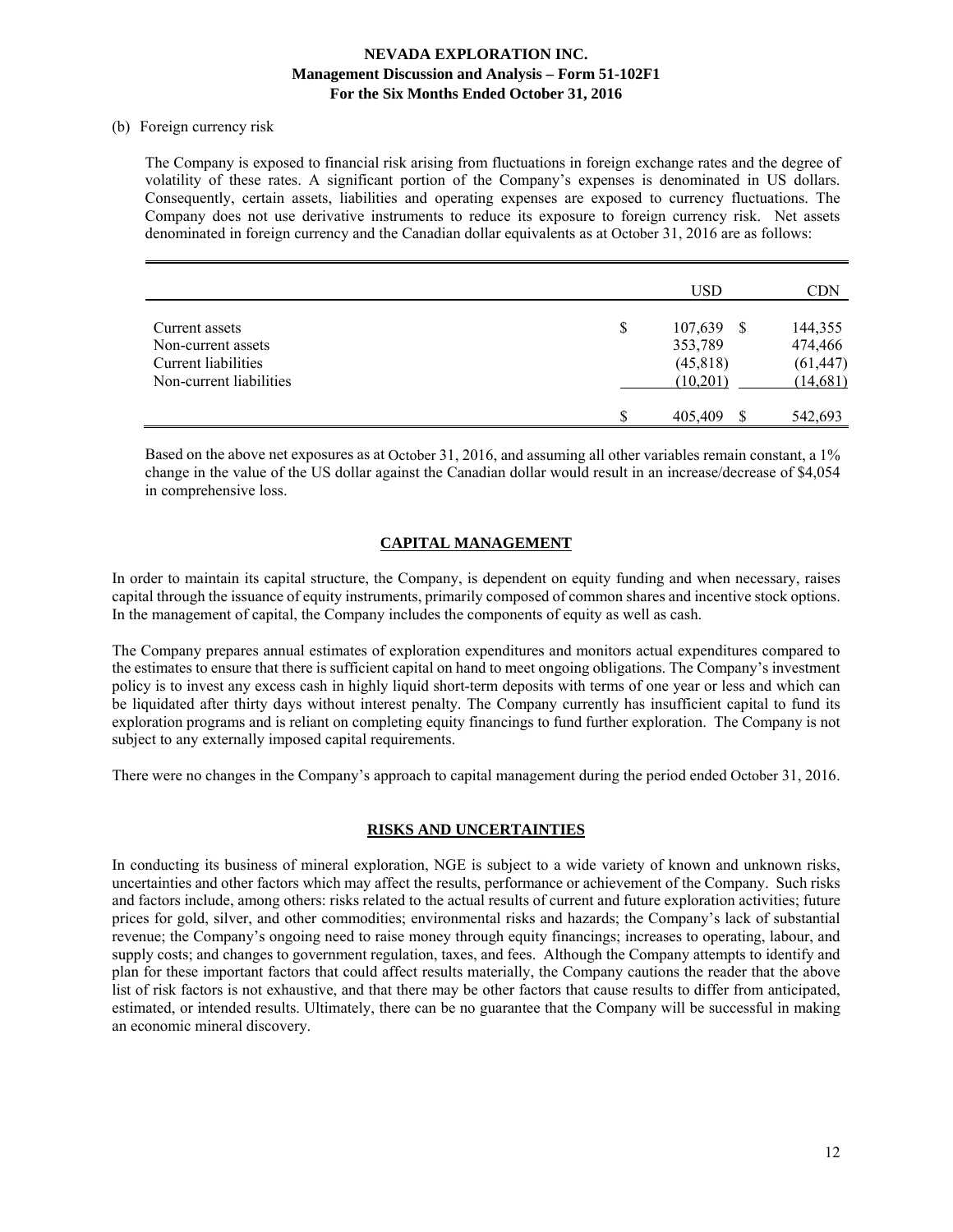#### **LIST OF DIRECTORS AND OFFICERS**

Wade A. Hodges, CEO and Director Dennis Higgs, Chairman and Director Cyrus Driver, CFO Kenneth Tullar, COO James Buskard, President Dr John E. Larson, Director Benjamin Leboe, Director

#### **CONTINUANCE OF OPERATIONS**

The business of mining and exploring for minerals involves a high degree of risk and there can be no assurance that current exploration programs will result in profitable mining operations. The Company's continued existence is dependent upon the preservation of its interests in the underlying properties, the discovery of economically and recoverable reserves, the achievement of profitable operations, or the ability of the Company to raise additional financing, if necessary, or alternatively upon the Company's ability to dispose of its interests on an advantageous basis.

Although the Company has taken steps to verify title to the properties on which it is conducting exploration and in which it has an interest, in accordance with industry standards for the current stage of exploration of such properties, these procedures do not guarantee the Company's title. Property title may be subject to unregistered prior agreements, unregistered claims and noncompliance with regulatory and environmental requirements.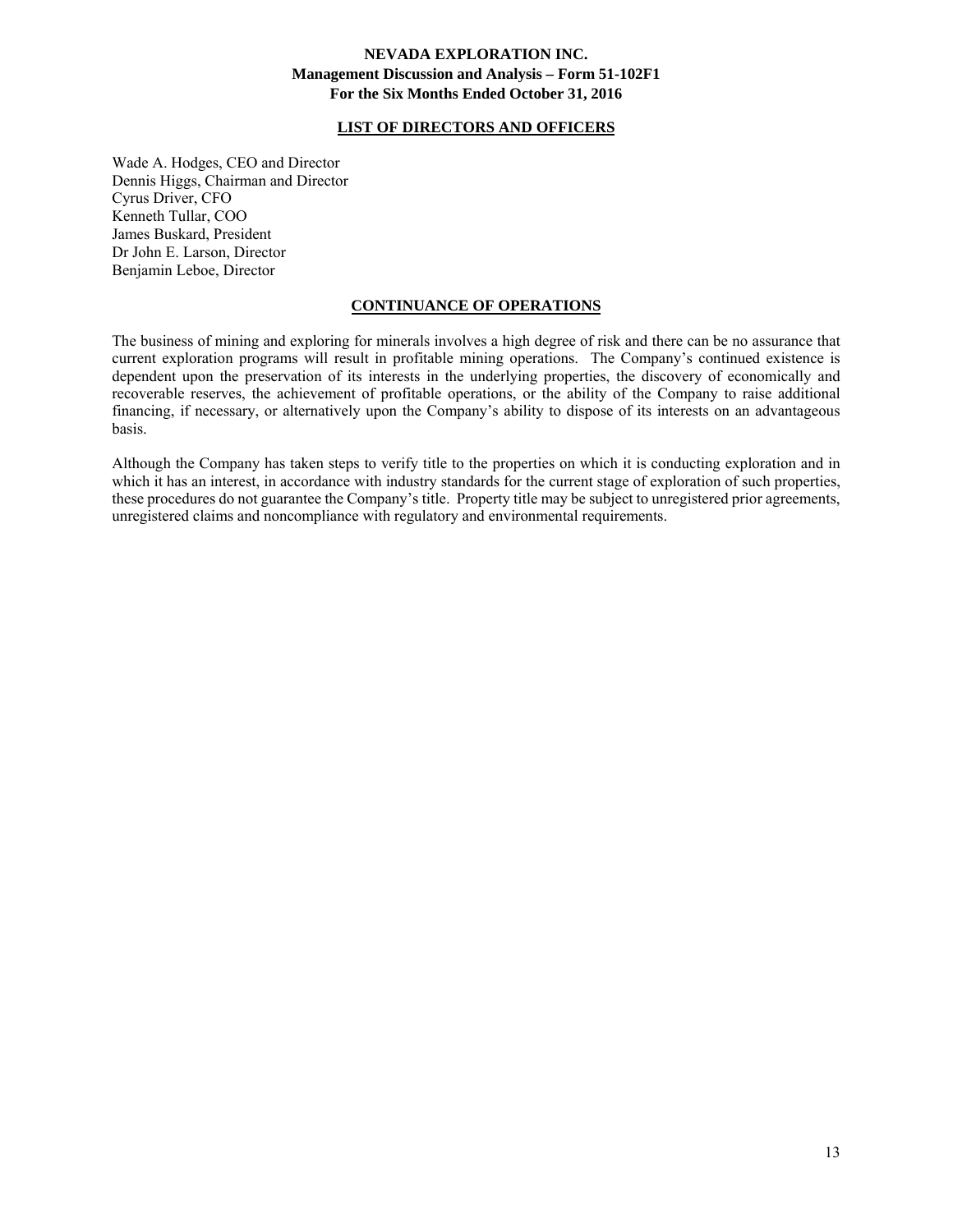## **CHANGES IN ACCOUNTING POLICIES**

There were no new and amended standards that became effective for the Company's Octoboer 31, 2016 reporting period.

#### New or revised standards and amendments to existing standards not yet effective

The Company has not applied the following new or revised standards and amendments that have been issued but are not yet effective for the Company's October 31, 2016 reporting period:

- New standard IFRS 9, *Financial Instruments*, was issued in November 2009 as the first step in its project to replace IAS 39, *Financial Instruments: Recognition and Measurement.* IFRS 9 introduces new requirements for classifying and measuring financial assets. This standard is effective for years beginning on or after January 1, 2018. The impact of this amendment is to be determined.
- New standard IFRS 16, *Leases*, specifies how an IFRS reporter will recognize, measure, present and disclose leases. The standard provides a single lessee accounting model, requiring lessees to recognize assets and liabilities for all leases unless the lease term is 12 months or less or the underlying asset has a low value. Lessors continue to classify leases as operating or finance, with IFRS 16's approach to lessor accounting substantially unchanged from its predecessor, IAS 17. This standard is effective for reporting periods beginning on or after January 1, 2019. The impact of this amendment is to be determined.
- New standard IFRS 15, *Revenue from contracts with customers*, provides guidance on how and when revenue from contracts with customers to be recognized, along with new disclosure requirements in order to provide financial statement users with more information and relevant information. This standard is effective for reporting periods on or after January 1, 2018. The impact of this standard is to be determined.

The Company plans to adopt these standards as soon as they become effective for the Company's reporting period.

During the year ended April 30, 2016, the Company retroactively changed its accounting policy for exploration and evaluation expenditures. Previously, the Company capitalized acquisition costs and deferred exploration and evaluation expenditures of mineral properties to the specific mineral properties, net of recoveries received.

Under the new policy, exploration and evaluation expenditures incurred prior to the establishment of technical feasibility and commercial viability of extracting mineral resources and prior to a decision to proceed with mine development are charged to operations as incurred. As required by IAS8 – Accounting Policies, Changes in Accounting Estimates and Errors, the Company included the restated statement of financial position as of May 1, 2014 in the April 30, 2016 consolidated financial statements

Management considers this accounting policy to provide more reliable and relevant information and more clearly represents the Company's activities.